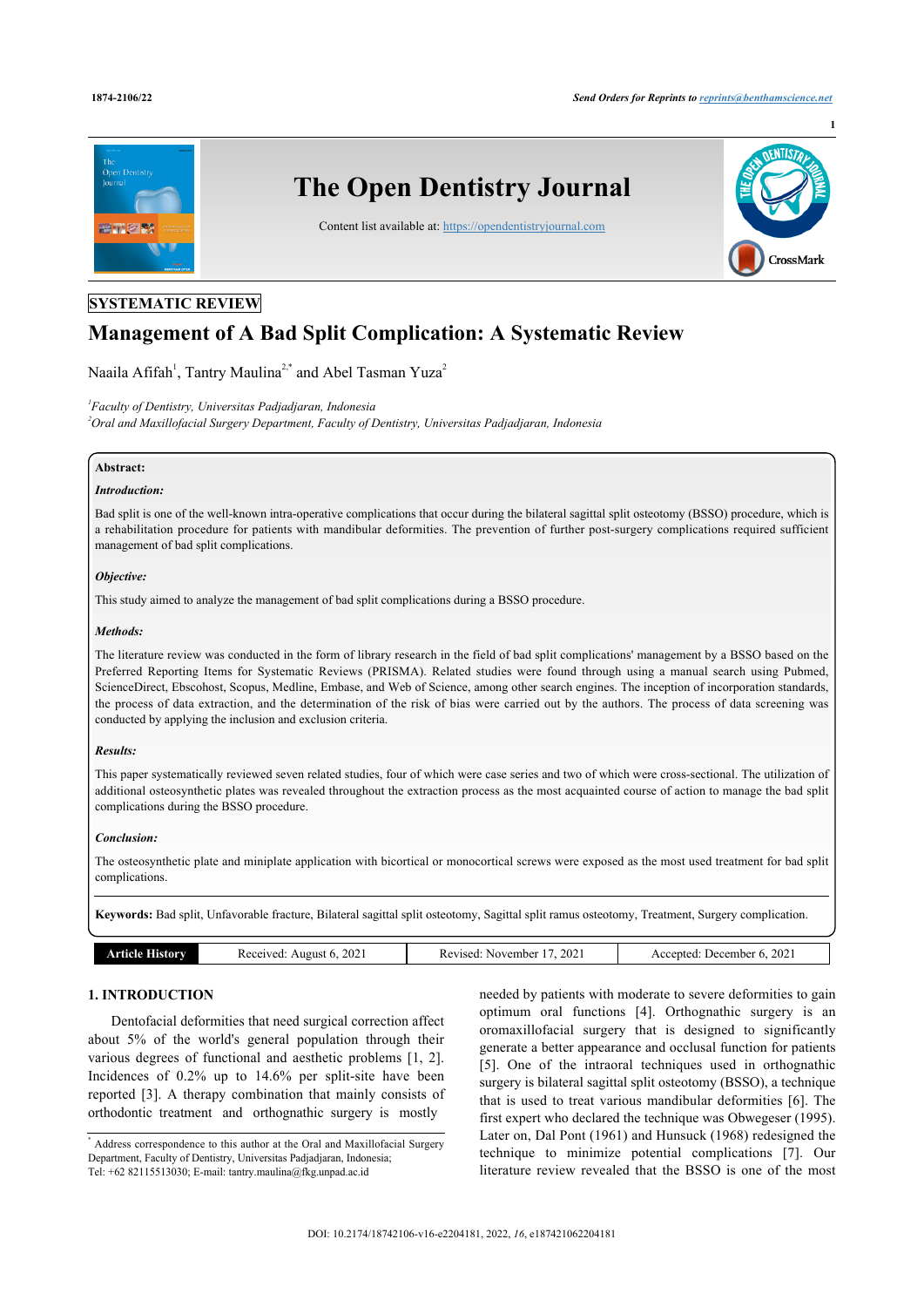popular procedures in orthognathic surgery, amongst other orthognathic surgery techniques [[7](#page-6-6) - [9\]](#page-6-7). This might be due to the fact that it advances as well as positions the mandible in different directions while enhancing its functions and the patient's appearance[[8](#page-6-8) - [10\]](#page-6-9). Therefore, the BSSO is considered the most logical option when dealing with mandibular deformities compared to other existing techniques [[11\]](#page-6-10). Nevertheless, due to the complexity of the procedure, several complications (intraoperatively and postoperatively) were still found during the BSSO procedure [\[12](#page-6-11)].

A retrospective study conducted by Friscia *et al*. [\[13\]](#page-6-12) for 10 years in 423 cases regarding complication(s) in BSSO procedure showed that a bad split occurred in eight patients, while a study conducted by Kim and Park [[14,](#page-6-13) [15\]](#page-6-14) revealed that bad split occurred in nine cases (3.85%) among 234 participants. Another study conducted by Veras *et al*. [[14](#page-6-13), [16](#page-6-15)] found 12 cases (10.91%) of a bad split among 110 participants. Furthermore, Chrcanovic *et al*. [[14](#page-6-13)] reported the incidence of bad split ranging from 0.21% to 22.72% in a review of 21 studies that took place from 1971 to 2010. Additionally, it was revealed that the most common intraoperative complications during the BSSO procedure were excessive bleeding and bad split [\[12](#page-6-11)]. A bad split is described as an unfavorable and irregular fracture of the mandible during an osteotomy procedure [[14,](#page-6-13) [17\]](#page-6-16). The patterns of the split that occurred on a bad split complication were classified based on the location of the fracture, which was then classified into four types, namely fractures of the proximal segment, distal segment, coronoid process, and condylar neck [\[3\]](#page-6-2). Considering that a complication during a BSSO procedure, including the bad split complication, can lead to infection, bony fragment sequestration, delay of bone healing, pseudoarthrosis, and mandibular dysfunction caused by temporomandibular joint disturbance [[14](#page-6-13)], correct and proper management is essential. Incorrect and improper management will result in an unstable ossification process and failed unification process of the fracture fragments [\[18](#page-6-17)].

Additionally, a study conducted by Vagle *et al*. showed that patients who had their osteosynthetic device removed, patients who experienced complications of sub-optimal splits, and patients who had post-operative infections showed a tendency to post-operative dissatisfaction. Greater dissatisfaction was reported by patients who experienced persistent postoperative pain [[11\]](#page-6-10), indicating the impact of the complication on patients' daily lives. Based on the fact that bad split complications may lead to further complications that compromise the patients' quality of life [[19\]](#page-6-18), further studies on how to manage bad split complications accordingly are considered to be of importance. Therefore, a systematic review that aimed at understanding how to manage bilateral sagittal split osteotomy during an orthognathic surgery was conducted.

### <span id="page-1-0"></span>**2. MATERIALS AND METHODS**

The study was performed according to the Preferred

Reporting Items for Systematic Review and Meta-analysis (PRISMA) guidelines. A comprehensive electronic search was conducted from February 2021 up to May 2021. The databases used for searching were as follows: PubMed, ScienceDirect, EBSCOhost, Medline, Embase, Scopus, and Web of Science. The Boolean operators were used to combine the selected keywords by using "AND," "OR," or "NOT" in the following order: "(((bad split) OR (bad splits)) OR (unfavorable fracture)) OR (unfavorable fractures) AND ((bilateral sagittal split osteotomy) OR (sagittal split ramus osteotomy)) OR (sagittal ramus osteotomy) AND (((fracture pattern) OR (fracture patterns)) OR (split pattern)) OR (split patterns) AND (((management) OR (treatment)) OR (care)) OR (handling)." All authors (NA, TM, and AT) were involved during the design phase of the study protocol, the setting of the inclusion and exclusion criteria, and the data extraction process. NA and TM then independently performed the critical appraisal process. Any discrepancy issues were addressed through a discussion session that was attended by all authors.

#### **2.1. Eligibility Criteria**

Any publication on complication(s) during a BSSO procedure within the last twenty years was included. Only studies with inclusion criteria that adhered to the PICO guideline (participants, intervention, comparison, and outcome) were included. Therefore, in regard to the PICO guideline, only studies that involved patients with a bad split complication during the BSSO procedure were included. Furthermore, the studies included should clearly and specifically mention the management procedure for a bad split complication. Studies included were then screened for duplication, title and abstract suitability, and full-text assessment.

#### **2.2. Quality Assessment**

The Joanna Briggs Institute (JBI) Critical Appraisal Tools were used during the quality assessment process. Two different instruments from the JBI were individually used to evaluate the case series and cross-sectional studies. The critical appraisal tool for the case series consisted of ten questions, whilst the critical appraisal tool for the cross-sectional study consisted of eight questions. Each question was answered with closed answers in the form of "yes," "no," "unclear," or "not applicable."

#### **2.3. Data Extraction**

Collected data consisted of authors, year of publication, sample size, demographical and clinical characteristics, dentoskeletal abnormalities, BSSO method, fracture patterns, management, and outcome.

### **3. RESULTS**

Seven articles that were reviewed in this study were obtained using the PRISMA guidelines. The PRISMA flow diagram of the study is shown in Fig. (**[1](#page-1-0)**).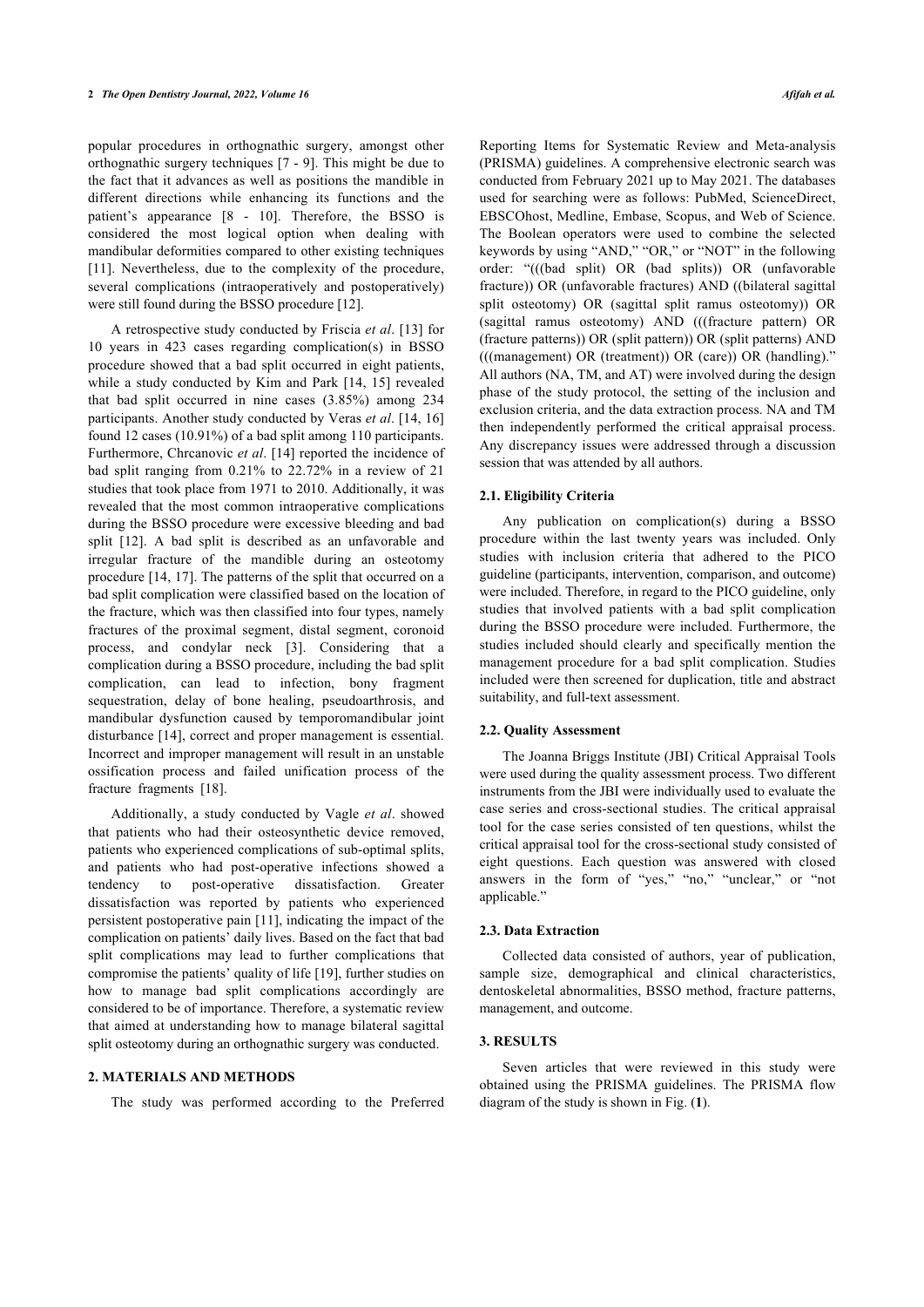

### Fig. (1). PRISMA flow diagram.

Source: Page MJ, McKenzie JE, Bossuyt PM, Boutron I, Hoffmann TC, Mulrow CD, et al. The PRISMA 2020 statement: an updated guideline for reporting systematic reviews. BMJ 2021;372:n71. DOI: 10.1136/bmj.n71.

### **3.1. Quality Assessment Result**

Based on the JBI critical appraisal tools of the case series category, a study by Falter *et al*. obtained the highest score with a score of 10 (out of 10; each "Yes" answer scores one point). Meanwhile, in the cross-sectional study category, the highest score was obtained by the Mehra *et al*. study with a score of 6 (out of 8; each "Yes" answer scores one point). The results of the quality assessment are shown in Tables **[1](#page-2-0)** and **[2](#page-2-1)**.

<span id="page-2-0"></span>**Table 1. Quality assessment result for case series [\[39](#page-7-0)].**

| <b>List of Questions (JBI Critical Appraisal Tools)</b>                                                              | Acebal-Bianco et<br>al., 2000 | Borstlap et<br>al., 2004 | <b>Teltzrow</b> et<br><i>al.,</i> 2005 | Falter et<br>al., 2010 | Mensink et<br>al., 2013 |
|----------------------------------------------------------------------------------------------------------------------|-------------------------------|--------------------------|----------------------------------------|------------------------|-------------------------|
| Were there clear criteria for inclusion in the case series?                                                          | Unclear                       | <b>Yes</b>               | Unclear                                | Yes                    | Yes                     |
| Was the condition measured in a standard way for all participants<br>included in the case series?                    | Yes                           | Yes                      | Yes                                    | Yes                    | Yes                     |
| Were valid methods used for the identification of the condition for<br>all participants included in the case series? | <b>Yes</b>                    | Yes                      | <b>Yes</b>                             | <b>Yes</b>             | Yes                     |
| Did the case series have consecutive inclusion of participants?                                                      | Yes                           | Unclear                  | Yes                                    | Yes                    | Yes                     |
| Did the case series have the complete inclusion of participants?                                                     | Yes                           | Unclear                  | Yes                                    | Yes                    | Yes                     |
| Was there clear reporting of the demographics of the participants in<br>the study?                                   | Yes                           | Yes                      | Unclear                                | Yes                    | Unclear                 |
| Was there clear reporting of clinical information of the participants?                                               | Yes                           | Yes                      | Yes                                    | Yes                    | Yes                     |
| Were the outcomes or follow-up results of cases clearly reported?                                                    | Yes                           | Yes                      | Yes                                    | Yes                    | Yes                     |
| Was there clear reporting of the presenting site(s)'/clinic(s)'<br>demographic information?                          | Yes                           | Yes                      | Unclear                                | Yes                    | Unclear                 |
| Was statistical analysis appropriate?                                                                                | N/A                           | Yes                      | N/A                                    | Yes                    | Yes                     |

<span id="page-2-1"></span>**Table 2. Quality assessment results for cross-sectional studies (JBI Critical Appraisal Tools) [\[39](#page-7-0)].**

| <b>List of Questions</b>                                       | Mehra et al., 2001 | Lee <i>et al.</i> , 2013 |
|----------------------------------------------------------------|--------------------|--------------------------|
| Were the criteria for inclusion in the sample clearly defined? | Yes                | Yes                      |
| Were the study subjects and the setting described in detail?   | Yes                | No                       |
| Was the exposure measured in a valid and reliable way?         | Yes                | Yes                      |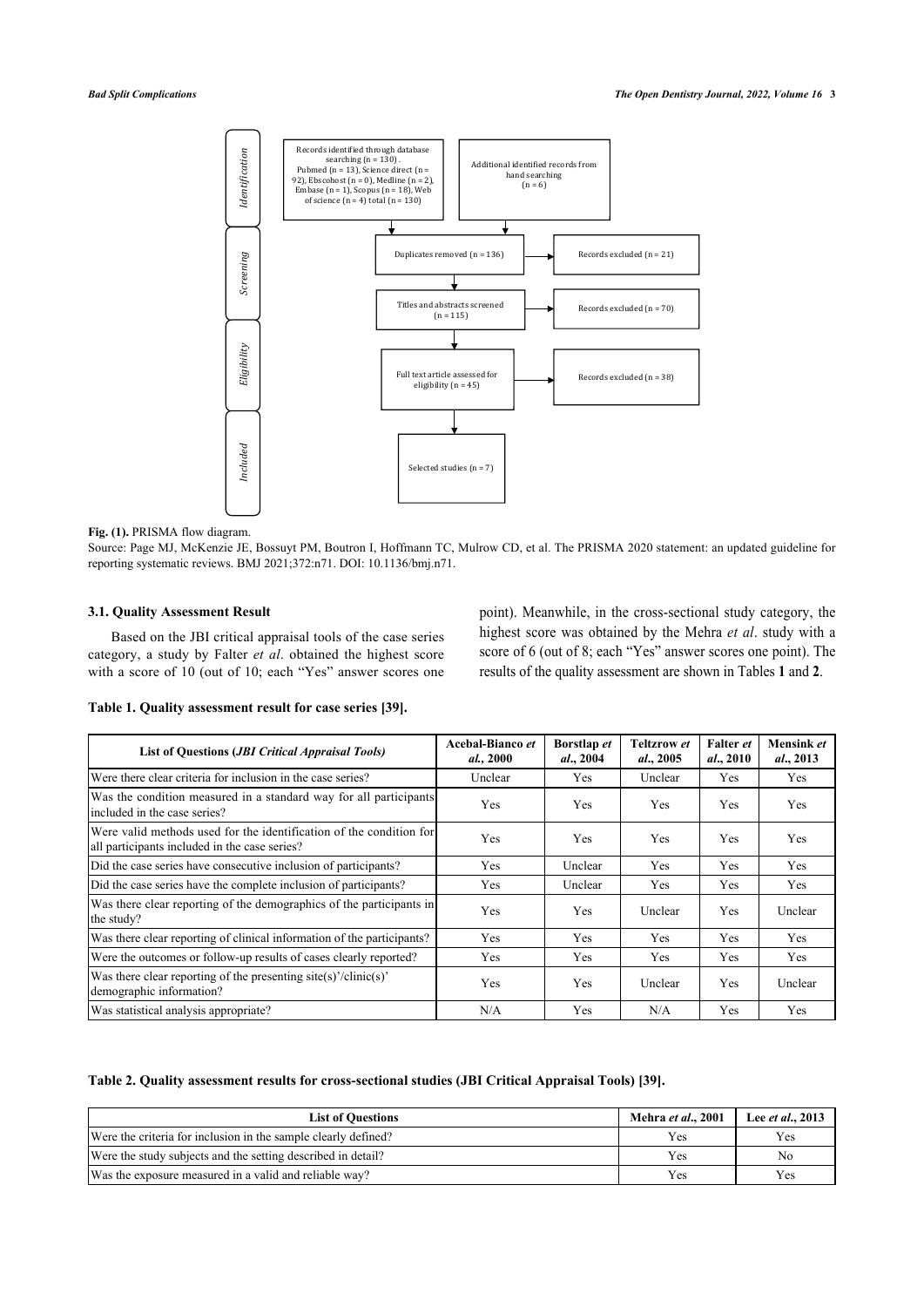#### **4** *The Open Dentistry Journal, 2022, Volume 16 Afifah et al.*

*(Table 2) contd.....*

| <b>List of Questions</b>                                                        | Mehra et al., 2001 | Lee et al., 2013 |
|---------------------------------------------------------------------------------|--------------------|------------------|
| Were objective and standard criteria used for the measurement of the condition? | <b>Yes</b>         | Yes              |
| Were confounding factors identified?                                            | Unclear            | Unclear          |
| Were strategies to deal with confounding factors stated?                        | Unclear            | Unclear          |
| Were the outcomes measured in a valid and reliable way?                         | Yes                | Yes              |
| Was appropriate statistical analysis used?                                      | Yes                | Yes              |

#### <span id="page-3-0"></span>**Table 3. Demographical and clinical characteristics.**

| Author                                | Sample Size- | Gender |                  |                            | <b>Dentoskeletal Abnormalities</b>        |  |  |
|---------------------------------------|--------------|--------|------------------|----------------------------|-------------------------------------------|--|--|
|                                       |              |        | <b>Men</b> Women | <b>Average Age (Years)</b> |                                           |  |  |
| 1 Acebal-Bianco et al., 2000 [23];    | 802          | 368    | 740              | 23                         |                                           |  |  |
| 2 Mehra <i>et al.</i> , 2001 [22];    | 262          | N/A    | N/A              | 27.15                      |                                           |  |  |
| 3 Borstlap <i>et al.</i> , 2004 [20]; | 222          | 53     | 169              | 23.4                       | Indication: <i>mandibular advancement</i> |  |  |
| 4 Teltzrow <i>et al.</i> , 2005 [18]; | 1264         | 450    | 814              | 23.1                       |                                           |  |  |
| 5 Falter <i>et al.</i> , 2010 [24];   | 1008         | 341    | 667              | 26                         |                                           |  |  |
| 6 Lee <i>et al.</i> , 2013 [21];      | 10           |        |                  | $22.3 \pm 4.8$             | Mandibular prognatism                     |  |  |
| 7 Mensink <i>et al.</i> , 2013 [25];  |              |        |                  |                            | 363 Class II malocclusion                 |  |  |
|                                       | 427          | 150    | 277              | 27                         | 59 Class III malocclusion                 |  |  |
|                                       |              |        |                  |                            | 5 other (condylar hyperplasia)            |  |  |

### **3.2. Main Findings**

Demographical characteristics extracted from the reviewed studies were sample size, age, and gender of participants. The demographical and clinical characteristics of the participants can be observed in Table **[3](#page-3-0)**.

In terms of the technique used during the BSSO procedure, two studies (18, 20) reported using the Obwegeser Technique, with one study (20) using the Dal Pont modification with or without Hunsuck modification. Two studies used the Wolford method [[21,](#page-6-23) [22\]](#page-6-20), while the last three studies reported the usage of the Dal Pont-Hunsuck-Simpson-Epker modification, Epker method, and Hunsuck modification consecutively [[23](#page-6-19) - [25](#page-6-24)]. A bad split complication was found in 92 patients out of 3995 patients. Type I fracture pattern was found in 58 cases [[18,](#page-6-17) [20](#page-6-21) - [25](#page-6-24)], type II fracture pattern was found in 27 cases [[18,](#page-6-17) [20](#page-6-21), [22](#page-6-20) - [25](#page-6-24)], type III fracture pattern was found in four cases [[18](#page-6-17), [23](#page-6-19)], and type IV fracture pattern was found in three cases [\[18](#page-6-17), [25](#page-6-24)]. The results of data extraction in this systematic review can be viewed in Table **[4](#page-3-1)**.

### <span id="page-3-1"></span>**Table 4. Data extraction results.**

|  | Author                              |                                                | Occurrence<br>of Bad Split |   |        | <b>Fracture Pattern</b>        |          |                                                                                                                                 |                                                                                                                                                                                                                                                                    |
|--|-------------------------------------|------------------------------------------------|----------------------------|---|--------|--------------------------------|----------|---------------------------------------------------------------------------------------------------------------------------------|--------------------------------------------------------------------------------------------------------------------------------------------------------------------------------------------------------------------------------------------------------------------|
|  |                                     | <b>BSSO</b> Method                             |                            |   |        | Type   Type   Type   Type<br>3 |          | Management                                                                                                                      | Outcome                                                                                                                                                                                                                                                            |
|  | Acebal-Bianco et<br>al., 2000 [23]; | Dal Pont-Hunsuck-Simpson-Epker<br>modification | 8                          | 6 |        |                                | $\theta$ | - Osteosynthetic plate<br>- Bicortical screw<br>- Releasing of<br>maxillomandibular<br>fixation (MMF)                           | - Two infections<br>- One patient with<br>hematoma<br>- 4 patients with pain<br>around TMJ lasted<br>for 6 months<br>- One patient with<br>disc displacement<br>- One patient with<br>lower lip hypesthesia<br>- One patient with<br>mandibular angle<br>asymmetry |
|  | Mehra et al., 2001<br>$[22]$ ;      | Wolford Method                                 | 11                         | 4 | $\tau$ | $\theta$                       | $\Omega$ | - 2.00 mm bicortical<br>screw<br>- One extra screw<br>- Additional 1.1 mm<br>bone plate with 4-6<br>monocortical bone<br>screws | - No postoperative<br>infection<br>- Procedure can be<br>completed                                                                                                                                                                                                 |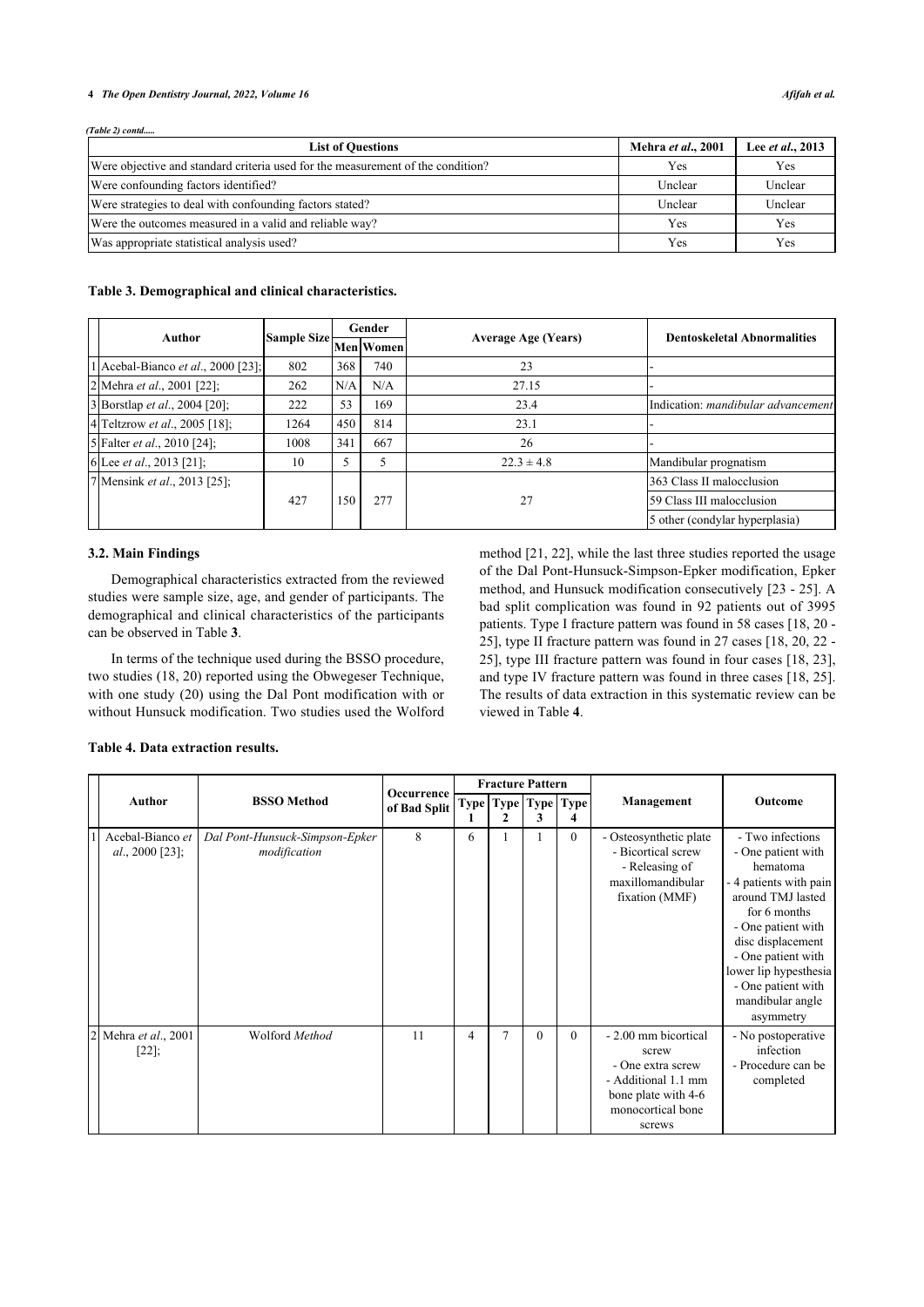*(Table 4) contd.....*

|           |                                  |                                                                                           | Occurrence   |                   |          | <b>Fracture Pattern</b> |                |                                                                                                                                                                 |                                                                                                                        |
|-----------|----------------------------------|-------------------------------------------------------------------------------------------|--------------|-------------------|----------|-------------------------|----------------|-----------------------------------------------------------------------------------------------------------------------------------------------------------------|------------------------------------------------------------------------------------------------------------------------|
|           | <b>Author</b>                    | <b>BSSO</b> Method                                                                        | of Bad Split | Type <sup> </sup> | 2        | Type   Type   Type<br>3 | 4              | Management                                                                                                                                                      | <b>Outcome</b>                                                                                                         |
| $\vert$ 3 | Borstlap et al.,<br>$2004$ [20]; | Obwegeser Method with Dal Point<br>Modification (with or without<br>Hunsuck Modification) | 20           | 8                 | 12       | $\theta$                | $\theta$       | - Additional plate<br>- The use of tight elastics<br>for $2-5$ days<br>- The use of loose<br>elastics for maximum 6<br>weeks<br>- Soft diet food for 6<br>weeks | - Most patients are<br>satisfied with the<br>final result<br>- No neurosensory<br>disturbance and<br>skeletal relapse  |
| 4         | Teltzrow et al.,<br>$2005$ [18]; | Obwegeser technique, with<br>modification if needed                                       | 12           | 6                 |          | 3                       | $\overline{2}$ | - Osteosynthetic plate<br>- Maxillomandibular<br>fixation (MMF)                                                                                                 | Bone healing and<br>bone union processes<br>were found to be<br>stable.                                                |
| 5         | Falter et al., 2010<br>$[24]$ ;  | Epker Method                                                                              | 14           | 13                | 1        | $\theta$                | $\Omega$       | - Osteosynthetic plate                                                                                                                                          | Good occlusion<br>function after six<br>months                                                                         |
| 6         | Lee et al., 2013<br>$[21]$ ;     | Wolford method                                                                            | 10           | 10                | $\theta$ | $\Omega$                | $\Omega$       | - Miniplate and<br>monocortical screw<br>- Additional bicortical<br>positioning screw                                                                           | - Delay of bone<br>healing<br>- Enhancement of<br>mandibular plane<br>angle and anterior<br>face height                |
|           | Mensink et al.,<br>2013 [25];    | Hunsuck Modification                                                                      | 17           | 11                | 5        | $\theta$                |                | - Osteosynthetic plate<br>- Permanent<br>intermaxillary fixation<br>(IMF)                                                                                       | - Good recovery of<br>function and esthetic<br>- Two patients with<br>neurosensory<br>disturbance after a<br>bad split |

As for the management of the bad split complications, an additional plate to stabilize fracture fragments was used in all studies[[18,](#page-6-17) [20](#page-6-21) - [25\]](#page-6-24). Furthermore, two studies [\[21](#page-6-23), [22](#page-6-20)] described the type of the osteosynthetic plate, the miniplate, as well as the bone plate used in the management of the complication. The usage of an osteosynthetic bicortical screw was reported in three studies [[21](#page-6-23) - [23\]](#page-6-19), where the two studies [[21,](#page-6-23) [23](#page-6-19)] simply reported the usage of the screw as an addition to the main fixation of the osteosynthetic plate, and the third study [\[22](#page-6-20)] elaborated on the type and the amount of bicortical screw used.

Additionally, the usage of a monocortical screw to secure free bony segments was reported in two studies [[21,](#page-6-23) [22](#page-6-20)]; the usage of maxillomandibular fixation was reported in one study [[18\]](#page-6-17), and one study reported a possible release of the fixation once the BSSO procedure was completed[[23\]](#page-6-19). One study reported the usage of permanent intermaxillary fixation for occlusion guidance [[25](#page-6-24)], and one study reported postoperative management that consisted of a placement of a tight elastic for the duration of two to five days followed by the usage of a loose elastic for the maximum duration of six weeks [\[20](#page-6-21)].

Data extraction on management outcomes reported stable fracture fragments formation and union in one study [[18\]](#page-6-17), good occlusion function in one study [\[24\]](#page-6-22), accomplished aesthetic expectation in one study [[25\]](#page-6-24), and no further complications in one study[[22](#page-6-20)]. These expected outcomes resulted in a completed BSSO procedure. Yet, three studies did report several complications, whereas one study reported infection, hematoma, pain around the temporomandibular joint, disc displacement, hypesthesia of the lower lip, and asymmetrical angle of the mandible [\[23\]](#page-6-19); one study reported delayed bone healing process, increasing mandibular plane, and facial vertical height [\[21\]](#page-6-23) and one study reported neurosensory disorder experienced by patients with bad split complications [[25\]](#page-6-24).

### **4. DISCUSSION**

Post-operative complication(s) should always be kept to a minimum to achieve optimum results. This systematic review managed to reveal several risk factors that may contribute to the occurrence of bad split complications, namely gender, age, diagnosis of the abnormalities, and the method used to perform BSSO [\[26](#page-6-25) - [28\]](#page-6-26). Yet, no significant association between these risk factors and the occurrence of bad split complications was found. Additionally, no articles elaborated on whether the management procedure was based on the existence of any of the risk factors.

Bad split complications were classified into four types of fractures and were mentioned in every article included in this systematic review. Based on this classification by Steenen and Becking, the four types of fractures are [\[3\]](#page-6-2) type I, a fracture that occurs in the proximal (buccal) segment; type II, a fracture that occurs in the distal (lingual) segment; type III, a fracture that occurs in the coronoid process; type IV, a fracture that occurs in the neck of the condyle [\[3\]](#page-6-2). Amongst the other fractures, the type II fracture is the type of fracture that is very unlikely to occur because the bone separation takes place on a thin cortical bone [\[29](#page-6-27)]. In comparison, the type IV fracture is the most challenging fracture to treat due to the possible attachment and detachment of the condyle to the distal segment [[16](#page-6-15)]. Considering the difficulty level, the best treatment for type IV fracture is to discontinue the BSSO procedure[[3](#page-6-2)]. However, based on the results of this systematic review, all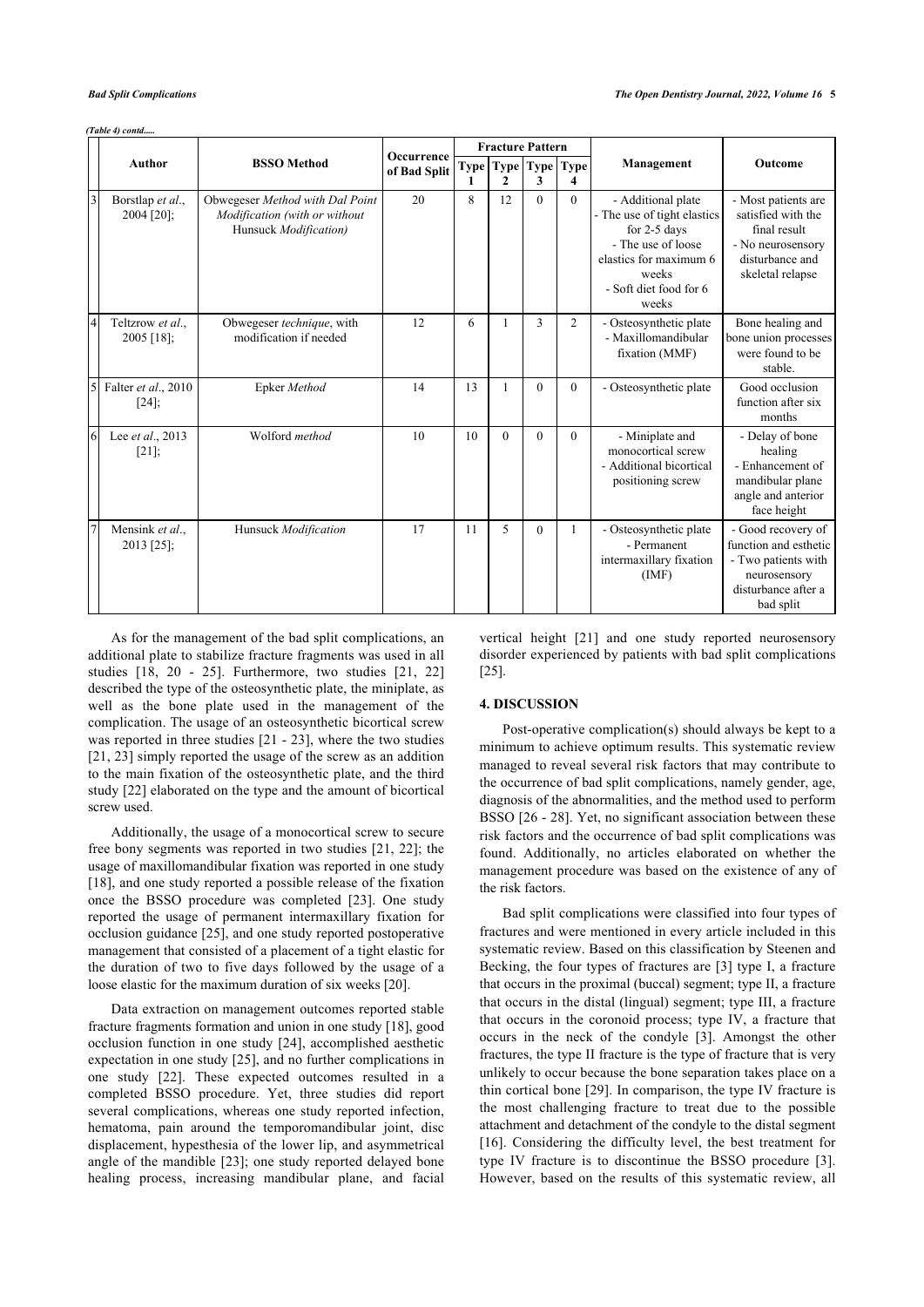fracture cases were successfully treated by intraoperative management and supported by postoperative management, resulting in the completion of the BSSO procedure.

The results of the current study revealed the frequent usage of the osteosynthetic plate in bad split complications treatment, a rigid appliance that has become the standardized plate of choice when treating mandible fracture [[30\]](#page-6-28). This might be due to the fact that it provides great fixation, anatomical reduction, and rapid restoration of (oral) functions. Due to its intraoral placement, the osteosynthetic plate is unlikely to cause any scars on the patient's facial area. Additionally, the usage of an osteosynthetic plate reduces the possibility of injuring the marginal mandibular branch of the facial nerve[[31\]](#page-6-29). The disadvantage of the osteosynthetic plate would be its thickness, making it less adaptive to the mandible surface, regardless of the strong stabilization that it may provide [[32\]](#page-6-30). Alternatively, the use of a mini plate is also an option. A mini plate is quite easy to handle, less invasive, and, therefore, has a less intraoperative duration [[33\]](#page-6-31).

Another alternative treatment was reported by one study that implemented the bicortical and monocortical screws [[21\]](#page-6-23). Both appliances are common to use to stabilize the proximal segment up to the distal segment during the BSSO procedure. There are no significant differences in terms of strength between the two instruments. Another study also recommended the usage of the bicortical screw as an attempt to avoid displacement of the proximal segment and the condyle due to the activity of the elevator muscle [\[34](#page-6-32)]. Additionally, the usage of a maxillomandibular fixation (MMF), which is the primary method to manage facial trauma, facial reconstruction, and orthognathic surgery, was also reported [\[35](#page-6-33)]. This method is performed by placing instruments in both jaws, aimed at initiating the fixation process of the maxilla and the mandible after the occurrence of a fracture and jaw immobilization [[36](#page-6-34)]. The common appliances used for an MMF are arch bars, Ernst ligatures, and intermaxillary fixation (IMF).

One prospective study included in this review reported post-operative management by using an elastic band. An elastic band is indicated when a jaw fracture is accompanied by a moving segment, a vertical step is found during occlusion, a condyle fracture occurs, an occlusal adjustment after an open reduction is required, and internal fixation of the jaw is required [[37\]](#page-6-35). An elastic band treatment is intended to provide the ability to adjust to the treatment design as well as to produce tensile forces between fracture segments. Consequently, it is expected that the jaw can perform its functional movements in a more natural course, something that is unlikely to occur when rigid fixation is in use. Eventually, the usage of an elastic band will result in a better bone healing process [[38\]](#page-7-1).

Lastly, the current study indicated that the type of treatment, as well as the modification of treatment, performed is based on the type of fracture. For example, in the case of low severity fractures of the buccal segment(s), fracture management would be less difficult compared to other segments. An important point would be that in case of a minor fracture where no functional impairment is indicated, no treatment is required, and the BSSO procedure can proceed to

completion and function accordingly [[21](#page-6-23)]. In the case of the occurrence of unexpected bilateral fractures, both sides should be simultaneously treated. Yet, considering the complexity of the treatment of bilateral fracture, discontinuation of the BSSO procedure should be considered if the operating surgeon does not possess adequate skill and experience. Reoperation might be considered after a six-month period, which is the maximum period for bone consolidation after the occurrence of a fracture [[3](#page-6-2)].

The current systematic review has several study limitations. Considering that the authors would like to review articles that were published in the last ten years, the first limitation of the study would be the difficulty in finding article(s) within this time frame. The "latest" article that can be found was from 2013; no older articles after 2013 were able to be identified. Another limitation is the lack of outcome information provided by the articles. All articles only provided general outcome information, resulting in the lack of outcome details information provided in this systematic review.

#### **CONCLUSION**

Based on the findings of the current systematic review, it can be concluded that various materials and techniques can be applied during the management of bad split complications during the BSSO procedure. The most used materials for the treatment of bad split complications are an osteosynthetic plate and a mini plate with a bicortical screw or monocortical screw. Additionally, the MMF method is recognized as a common method used to treat bad split complications. Importantly, most studies reported that regardless of the occurrence of bad split complications, BSSO procedures were able to be completed and that most patients showed promising post-treatment results.

#### **REGISTRATION OF THE SYSTEMATIC REVIEW**

This systematic review has been registered on PROSPERO with the following registration ID: CRD42021246079.

#### **CONSENT FOR PUBLICATION**

Not applicable.

### **STANDARDS OF REPORTING**

PRISMA guidelines were followed.

#### **FUNDING**

None.

#### **CONFLICT OF INTEREST**

All authors declare no conflict of interest, financial or otherwise.

#### **ACKNOWLEDGMENTS**

Declared none.

### **SUPPLEMENTARY MATERIAL**

PRISMA checklist is available as supplementary material on the publisher's website along with the published article.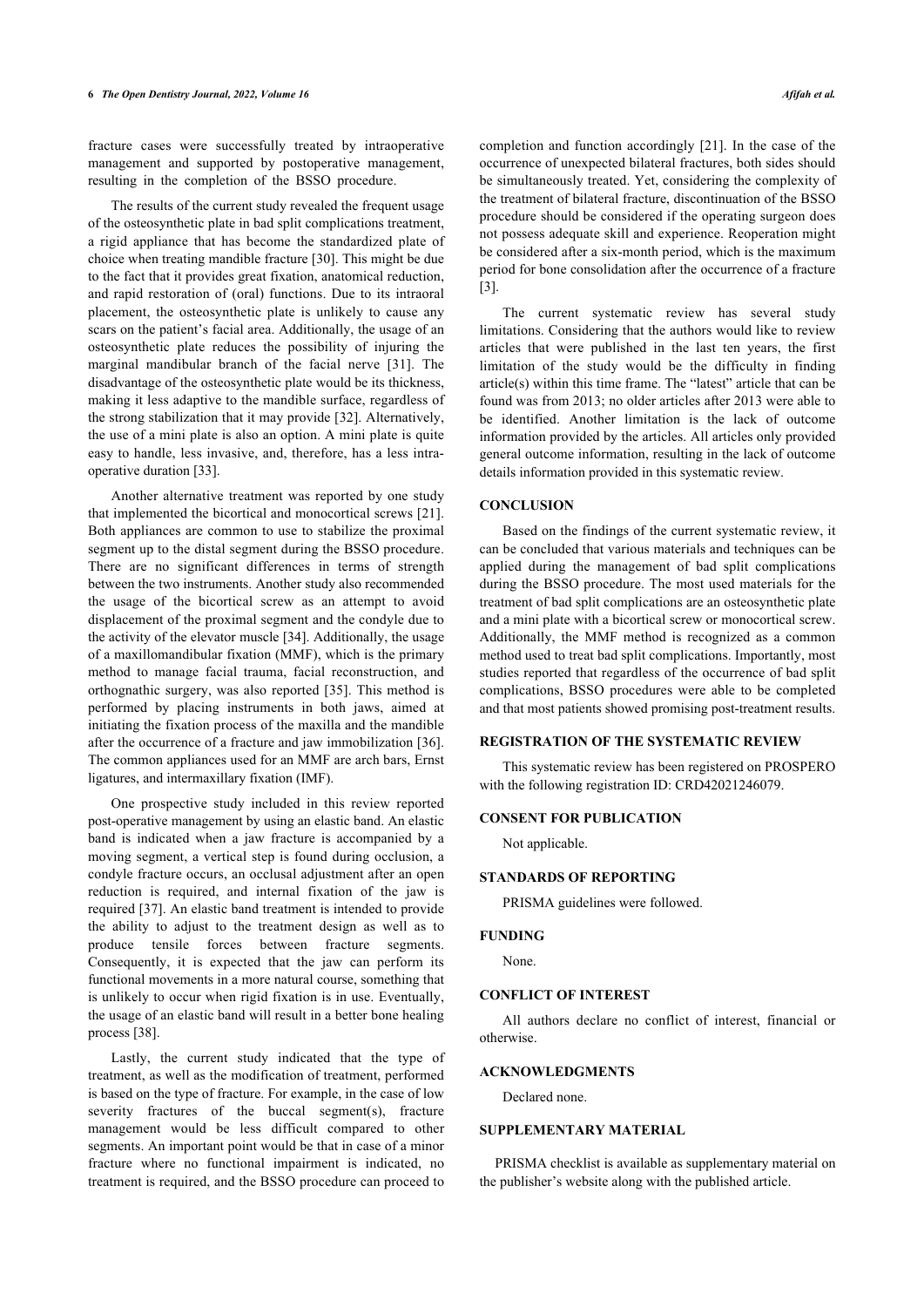#### <span id="page-6-21"></span><span id="page-6-0"></span>**REFERENCES**

[1] Harrington C, Gallagher JR, Borzabadi-Farahani A. A retrospective analysis of dentofacial deformities and orthognathic surgeries using the index of orthognathic functional treatment need (IOFTN). Int J Pediatr Otorhinolaryngol 2015; 79(7): 1063-6.

[\[http://dx.doi.org/10.1016/j.ijporl.2015.04.027\]](http://dx.doi.org/10.1016/j.ijporl.2015.04.027) [PMID: [25957779](http://www.ncbi.nlm.nih.gov/pubmed/25957779)]

- <span id="page-6-23"></span><span id="page-6-1"></span>[2] Posnick J. Definition and prevalence of dentofacial deformities Orthognathic surgery: principles and practice St Louis. MO: Elsevier 2014; pp. 61-8.
- <span id="page-6-20"></span><span id="page-6-2"></span>[3] Steenen SA, Becking AG. Bad splits in bilateral sagittal split osteotomy: Systematic review of fracture patterns. Int J Oral Maxillofac Implants 2016; 45(7): 887-97.

[\[http://dx.doi.org/10.1016/j.ijom.2016.02.001](http://dx.doi.org/10.1016/j.ijom.2016.02.001)] [PMID: [26936377](http://www.ncbi.nlm.nih.gov/pubmed/26936377)]

- <span id="page-6-19"></span><span id="page-6-3"></span>[4] Wolford LM, Goncalves JR. Surgical Planning in Orthognathic Surgery and Outcome Stability. In: Brennan PA, Schliephake H, Ghali GE, Cascarini L, editors. Maxillofacial Surgery (Third Edition): Churchill Livingstone 2017; pp. 1048-26.
- <span id="page-6-22"></span><span id="page-6-4"></span>[5] Khechoyan DY. Orthognathic surgery: General considerations. Semin Plast Surg 2013; 27(3): 133-6.

[\[http://dx.doi.org/10.1055/s-0033-1357109](http://dx.doi.org/10.1055/s-0033-1357109)] [PMID: [24872758\]](http://www.ncbi.nlm.nih.gov/pubmed/24872758)

- <span id="page-6-24"></span><span id="page-6-5"></span>[6] Abdel-Moniem Barakat A, Abou-ElFetouh A, Hakam MM, El-Hawary H, Abdel-Ghany KM. Clinical and radiographic evaluation of a computer-generated guiding device in bilateral sagittal split osteotomies. J Craniomaxillofac Surg 2014; 42(5): e195-203. [\[http://dx.doi.org/10.1016/j.jcms.2013.08.007\]](http://dx.doi.org/10.1016/j.jcms.2013.08.007) [PMID: [24099655](http://www.ncbi.nlm.nih.gov/pubmed/24099655)]
- <span id="page-6-6"></span>[7] Steinhäuser EW. Historical development of orthognathic surgery. J Craniomaxillofac Surg 1996; 24(4): 195-204.
- <span id="page-6-25"></span><span id="page-6-8"></span>[\[http://dx.doi.org/10.1016/S1010-5182\(96\)80002-3](http://dx.doi.org/10.1016/S1010-5182(96)80002-3)] [PMID: [8880445](http://www.ncbi.nlm.nih.gov/pubmed/8880445)] [8] Borzabadi-Farahani A, Eslamipour F, Shahmoradi M. Functional needs of subjects with dentofacial deformities: A study using the index of orthognathic functional treatment need (IOFTN). J Plast Reconstr
- <span id="page-6-7"></span>Aesthet Surg 2016; 69(6): 796-801. [\[http://dx.doi.org/10.1016/j.bjps.2016.03.008](http://dx.doi.org/10.1016/j.bjps.2016.03.008)] [PMID: [27068664\]](http://www.ncbi.nlm.nih.gov/pubmed/27068664) [9] Eslamian L, Borzabadi-Farahani A, Badiee MR, Le BT. An objective assessment of orthognathic surgery patients. J Craniofac Surg 2019;

30(8): 2479-82. [\[http://dx.doi.org/10.1097/SCS.0000000000005916](http://dx.doi.org/10.1097/SCS.0000000000005916)] [PMID: [31689730\]](http://www.ncbi.nlm.nih.gov/pubmed/31689730)

<span id="page-6-27"></span><span id="page-6-26"></span><span id="page-6-9"></span>[10] Olkun HK, Borzabadi-Farahani A, Uçkan S. Orthognathic surgery treatment need in a turkish adult population: A retrospective study. Int J Environ Res Public Health 2019; 16(11): 1881. [\[http://dx.doi.org/10.3390/ijerph16111881\]](http://dx.doi.org/10.3390/ijerph16111881) [PMID: [31141986](http://www.ncbi.nlm.nih.gov/pubmed/31141986)]

- <span id="page-6-10"></span>[11] Vagle AL. Complications related to mandibular advancement by bilateral sagitattal split osteotomy: A retrospective study of 132 patients 2007.
- <span id="page-6-28"></span><span id="page-6-11"></span>[12] Kim Y-K. Complications associated with orthognathic surgery. J Korean Assoc Oral Maxillofac Surg 2017; 43(1): 3-15. [\[http://dx.doi.org/10.5125/jkaoms.2017.43.1.3](http://dx.doi.org/10.5125/jkaoms.2017.43.1.3)] [PMID: [28280704](http://www.ncbi.nlm.nih.gov/pubmed/28280704)]
- <span id="page-6-30"></span><span id="page-6-29"></span><span id="page-6-12"></span>[13] Friscia M, Sbordone C, Petrocelli M, *et al.* Complications after orthognathic surgery: our experience on 423 cases. Oral Maxillofac Surg 2017; 21(2): 171-7. [\[http://dx.doi.org/10.1007/s10006-017-0614-5](http://dx.doi.org/10.1007/s10006-017-0614-5)] [PMID: [28251364\]](http://www.ncbi.nlm.nih.gov/pubmed/28251364)
- <span id="page-6-31"></span><span id="page-6-13"></span>[14] Chrcanovic BR, Freire-Maia B. Risk factors and prevention of bad splits during sagittal split osteotomy. Oral Maxillofac Surg 2012; 16(1): 19-27.

[\[http://dx.doi.org/10.1007/s10006-011-0287-4](http://dx.doi.org/10.1007/s10006-011-0287-4)] [PMID: [21837430\]](http://www.ncbi.nlm.nih.gov/pubmed/21837430)

- <span id="page-6-14"></span>[15] Kim S-G, Park S-S. Incidence of complications and problems related to orthognathic surgery. J Oral Maxillofac Surg 2007; 65(12): 2438-44.
- <span id="page-6-32"></span><span id="page-6-15"></span>[\[http://dx.doi.org/10.1016/j.joms.2007.05.030](http://dx.doi.org/10.1016/j.joms.2007.05.030)] [PMID: [18022466\]](http://www.ncbi.nlm.nih.gov/pubmed/18022466) [16] Veras RB, Kriwalsky MS, Hoffmann S, Maurer P, Schubert J. Functional and radiographic long-term results after bad split in orthognathic surgery. Int J Oral Maxillofac Surg 2008; 37(7): 606-11. [\[http://dx.doi.org/10.1016/j.ijom.2008.04.010](http://dx.doi.org/10.1016/j.ijom.2008.04.010)] [PMID: [18515045](http://www.ncbi.nlm.nih.gov/pubmed/18515045)]
- <span id="page-6-33"></span><span id="page-6-16"></span>[17] Steenen SA, van Wijk AJ, Becking AG. Bad splits in bilateral sagittal split osteotomy: systematic review and meta-analysis of reported risk factors. Int J Oral Maxillofac Implants 2016; 45(8): 971-9. [\[http://dx.doi.org/10.1016/j.ijom.2016.02.011](http://dx.doi.org/10.1016/j.ijom.2016.02.011)] [PMID: [26980136](http://www.ncbi.nlm.nih.gov/pubmed/26980136)]
- <span id="page-6-34"></span><span id="page-6-17"></span>[18] Teltzrow T, Kramer FJ, Schulze A, Baethge C, Brachvogel P. Perioperative complications following sagittal split osteotomy of the mandible. J Craniomaxillofac Surg 2005; 33(5): 307-13. [\[http://dx.doi.org/10.1016/j.jcms.2005.04.005\]](http://dx.doi.org/10.1016/j.jcms.2005.04.005) [PMID: [16125398](http://www.ncbi.nlm.nih.gov/pubmed/16125398)]
- <span id="page-6-35"></span><span id="page-6-18"></span>[19] Olate S, Sigua E, Asprino L, de Moraes M. Complications in Orthognathic Surgery. J Craniofac Surg 2018; 29(2): e158-61. [\[http://dx.doi.org/10.1097/SCS.0000000000004238](http://dx.doi.org/10.1097/SCS.0000000000004238)] [PMID: [29303850\]](http://www.ncbi.nlm.nih.gov/pubmed/29303850)
- [20] Borstlap WA, Stoelinga PJ, Hoppenreijs TJ, van't Hof MA. Stabilisation of sagittal split advancement osteotomies with miniplates: A prospective, multicentre study with two-year follow-up. Part I. Clinical parameters. Int J Oral Maxillofac Surg 2004; 33(5): 433-41. [\[http://dx.doi.org/10.1016/j.ijom.2004.02.003\]](http://dx.doi.org/10.1016/j.ijom.2004.02.003) [PMID: [15183405](http://www.ncbi.nlm.nih.gov/pubmed/15183405)]
- [21] Lee SY, Yang HJ, Han JJ, Hwang SJ. Effect of perioperative buccal fracture of the proximal segment on postoperative stability after sagittal split ramus osteotomy. J Korean Assoc Oral Maxillofac Surg 2013; 39(5): 217-23. [\[http://dx.doi.org/10.5125/jkaoms.2013.39.5.217\]](http://dx.doi.org/10.5125/jkaoms.2013.39.5.217) [PMID: [24471048](http://www.ncbi.nlm.nih.gov/pubmed/24471048)]
- [22] Mehra P, Castro V, Freitas RZ, Wolford LM. Complications of the mandibular sagittal split ramus osteotomy associated with the presence or absence of third molars. J Oral Maxillofac Surg 2001; 59(8): 854-8. [\[http://dx.doi.org/10.1053/joms.2001.25013](http://dx.doi.org/10.1053/joms.2001.25013)] [PMID: [11474434\]](http://www.ncbi.nlm.nih.gov/pubmed/11474434)
- [23] Acebal-Bianco F, Vuylsteke PL, Mommaerts MY, De Clercq CAS. Perioperative complications in corrective facial orthopedic surgery: A 5-year retrospective study. J Oral Maxillofac Surg 2000; 58(7): 754-60.

[\[http://dx.doi.org/10.1053/joms.2000.7874\]](http://dx.doi.org/10.1053/joms.2000.7874) [PMID: [10883690](http://www.ncbi.nlm.nih.gov/pubmed/10883690)]

- [24] Falter B, Schepers S, Vrielinck L, Lambrichts I, Thijs H, Politis C. Occurrence of bad splits during sagittal split osteotomy. Oral Surg Oral Med Oral Pathol Oral Radiol Endod 2010; 110(4): 430-5. [\[http://dx.doi.org/10.1016/j.tripleo.2010.02.003](http://dx.doi.org/10.1016/j.tripleo.2010.02.003)] [PMID: [20452254\]](http://www.ncbi.nlm.nih.gov/pubmed/20452254)
- [25] Mensink G, Verweij JP, Frank MD, Eelco Bergsma J, Richard van Merkesteyn JP. Bad split during bilateral sagittal split osteotomy of the mandible with separators: A retrospective study of 427 patients. Br J Oral Maxillofac Surg 2013; 51(6): 525-9. [\[http://dx.doi.org/10.1016/j.bjoms.2012.10.009](http://dx.doi.org/10.1016/j.bjoms.2012.10.009)] [PMID: [23305697\]](http://www.ncbi.nlm.nih.gov/pubmed/23305697)
- [26] Jiang N, Wang M, Bi R, Wu G, Zhu S, Liu Y. Risk factors for bad splits during sagittal split ramus osteotomy: A retrospective study of 964 cases. Br J Oral Maxillofac Surg 2020. [PMID: [33952406\]](http://www.ncbi.nlm.nih.gov/pubmed/33952406)
- [27] Kriwalsky MS, Maurer P, Veras RB, Eckert AW, Schubert J. Risk factors for a bad split during sagittal split osteotomy. Br J Oral Maxillofac Surg 2008; 46(3): 177-9.
- [\[http://dx.doi.org/10.1016/j.bjoms.2007.09.011](http://dx.doi.org/10.1016/j.bjoms.2007.09.011)] [PMID: [18063456\]](http://www.ncbi.nlm.nih.gov/pubmed/18063456)
- [28] Verweij JP, Houppermans PN, Gooris P, Mensink G, van Merkesteyn JP. Risk factors for common complications associated with bilateral sagittal split osteotomy: A literature review and meta-analysis. J Craniomaxillofac Surg 2016; 44(9): 1170-80.
- [\[http://dx.doi.org/10.1016/j.jcms.2016.04.023](http://dx.doi.org/10.1016/j.jcms.2016.04.023)] [PMID: [27527679\]](http://www.ncbi.nlm.nih.gov/pubmed/27527679) [29] Turvey TA. Intraoperative complications of sagittal osteotomy of the mandibular ramus: Incidence and management. J Oral Maxillofac Surg
- 1985; 43(7): 504-9. [\[http://dx.doi.org/10.1016/S0278-2391\(85\)80028-8\]](http://dx.doi.org/10.1016/S0278-2391(85)80028-8) [PMID: [3859593\]](http://www.ncbi.nlm.nih.gov/pubmed/3859593) [30] Bartoníček J. Early history of operative treatment of fractures. Arch
- Orthop Trauma Surg 2010; 130(11): 1385-96. [\[http://dx.doi.org/10.1007/s00402-010-1082-7\]](http://dx.doi.org/10.1007/s00402-010-1082-7) [PMID: [20217103](http://www.ncbi.nlm.nih.gov/pubmed/20217103)]
- [31] Marentette L. Miniplate osteosynthesis of mandible fractures. Oper Tech Otolaryngol--Head Neck Surg 1995; 6(2): 86-8. [\[http://dx.doi.org/10.1016/S1043-1810\(05\)80016-8\]](http://dx.doi.org/10.1016/S1043-1810(05)80016-8)
- [32] Mugino H, Takagi S, Oya R, Nakamura S, Ikemura K. Miniplate osteosynthesis of fractures of the edentulous mandible. Clin Oral Investig 2005; 9(4): 266-70.

[\[http://dx.doi.org/10.1007/s00784-005-0012-5\]](http://dx.doi.org/10.1007/s00784-005-0012-5) [PMID: [16311742](http://www.ncbi.nlm.nih.gov/pubmed/16311742)]

[33] Bohner L, Beiglboeck F, Schwipper S, et al. Treatment of mandible fractures using a miniplate system: A retrospective analysis. J Clin Med 2020; 9(9)E2922 [\[http://dx.doi.org/10.3390/jcm9092922](http://dx.doi.org/10.3390/jcm9092922)] [PMID: [32927782](http://www.ncbi.nlm.nih.gov/pubmed/32927782)]

[34] Chung IH, Yoo CK, Lee EK, *et al.* Postoperative stability after sagittal split ramus osteotomies for a mandibular setback with monocortical

- plate fixation or bicortical screw fixation. J Oral Maxillofac Surg 2008; 66(3): 446-52. [\[http://dx.doi.org/10.1016/j.joms.2007.06.643\]](http://dx.doi.org/10.1016/j.joms.2007.06.643) [PMID: [18280376](http://www.ncbi.nlm.nih.gov/pubmed/18280376)]
- [35] Kendrick DE, Park CM, Fa JM, Barber JS, Indresano AT. Stryker SMARTLock hybrid maxillomandibular fixation system: Clinical application, complications, and radiographic findings. Plast Reconstr Surg 2016; 137(1): 142e-50e. [\[http://dx.doi.org/10.1097/PRS.0000000000001920](http://dx.doi.org/10.1097/PRS.0000000000001920)] [PMID: [26710045\]](http://www.ncbi.nlm.nih.gov/pubmed/26710045)
- [36] Cornelius C-P, Ehrenfeld M. The use of MMF screws: Surgical technique, indications, contraindications, and common problems in review of the literature. Craniomaxillofac Trauma Reconstr 2010; 3(2): 55-80.

[\[http://dx.doi.org/10.1055/s-0030-1254376](http://dx.doi.org/10.1055/s-0030-1254376)] [PMID: [22110819\]](http://www.ncbi.nlm.nih.gov/pubmed/22110819)

[37] Rahpeyma A, Khajehahmadi S. Force relaxation of 3/16 inch heavy orthodontic latex elastics used in maxillofacial trauma in simulated